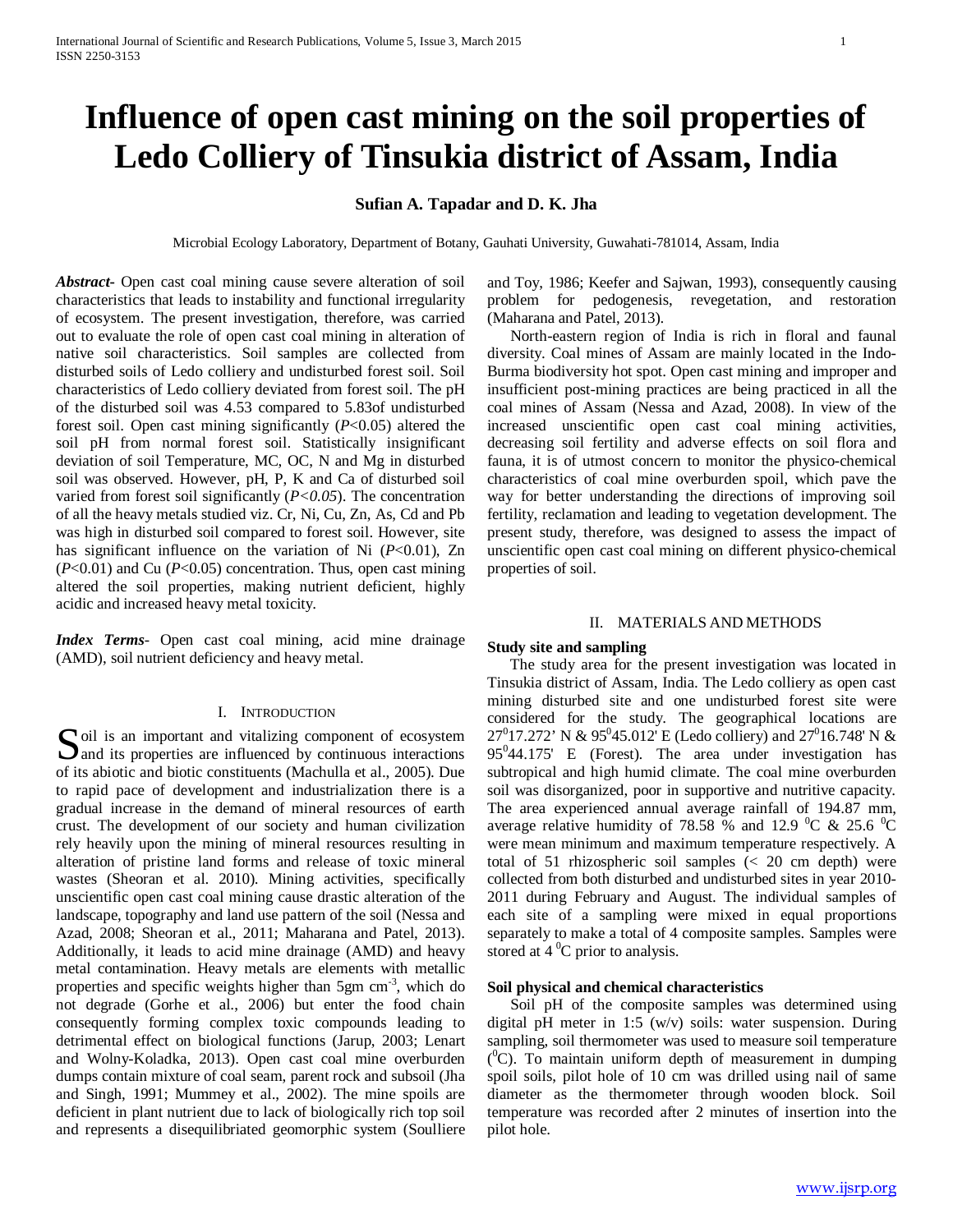Soil moisture content (%) of sub-samples was determined by drying 10 g of fresh soil in hot air oven at 105  $\pm$ 5 <sup>0</sup>C until constant weight was observed. The formula used for calculating the soil moisture content (%) is as follows:

 $W_2-W_3$ Soil moisture content (%) =  $\frac{12}{W_3 - W_1}$ X100

Where,  $W1=$  Weight of foil (g);  $W2=$  Weight of moist soil + foil (g); W3= Weight of dried soil + foil (g).



Figure 1: Design of wooden block to measure soil temperature

 Soil organic carbon (%) was determined by titrimetric chromic acid wet oxidation method of Walkley and Black (1934). The soil organic carbon  $< 0.50\%$  was interpreted as low, between  $0.50$ -0.75% as medium and  $> 0.75$ % as high. Subbiah and Asija's (1956) alkaline potassium permanganate method was used to determine available nitrogen (Kg/ha). The available nitrogen < 250 Kg/ha was interpreted as low, between 272-544 Kg/ha as medium and > 500 Kg/ha as high. Available phosphorus (Kg/ha) was determined by Brays method (Bray and Kurtz, 1945) while, flame photometric method of Toth and Prince (1949) was followed for determination of potassium (Kg/ha) concentration. Ammonium saturation method followed by complexometric titration method was used for concentration (ppm) determination of Ca and Mg (Schwartzenbach et al., 1946).

## **Soil heavy metal analysis**

 The concentration of soil heavy metals viz. chromium (Cr), nickel (Ni), copper (Cu), zinc (Zn), arsenic (As), cadmium (Cd) and lead (Pb) was determined spectrophotometrically (AAS, Shimadzu, AA-7000) according to Jackson (1967). For this, 1 g soil was mixed with 20 ml triple acid mixture of  $HNO<sub>3</sub>$ : HCl: H2SO4 (1:2:4) in a digestion flask and digested by heating. 10 ml of HCl:  $H_2O(1:1)$  mixture added and whole digested content was filtered through Whatman filter paper no. 42. Total volume of the filtrate adjusted to 50 ml with distilled water and analyzed for different heavy metal concentrations (mg/ml) using AAS. The following calculation was used to estimate the heavy metal concentrations. Heavy metal  $(ppm) = A \times 50^{\circ} \times 1000^{\circ\circ}$ Where,  $A=$  concentration of heavy metal (mg/ml);  $* =$  volume of the filtrate (50 ml = 1 g soil); \*\*= conversion factor to ppm (mg/Kg).

# **Statistical analysis**

 One-way Analysis of Variance (ANOVA) was performed to evaluate the significance of variation influenced by open cast mining disturbance using SPSS 16.0 version.

## III. RESULTS AND DISCUSSION

#### **Soil physico-chemical properties**

 The physico-chemical properties of the disturbed coal mine dump soil and undisturbed forest soil is presented in Table I. The comparative analysis indicated that the open cast coal mining altered native soil characteristics. The heterogeneous and altered soil characteristics of coal mine dumps were also reported by Boruvka et al. (2010). The disturbed coal mine soil dumps were highly acidic as compared to slightly acidic undisturbed forest soil. The average pH of the disturbed soil was 4.53 as compared to 5.83 of forest soil. High acidity of the coal mine soil dumps is consistent with the reports of Biswas et al. (2013). The high acidity of the dumping soil may be due to acid mine drainage (AMD) as was reviewed by Johnson and Hallberg (2005). AMD is mainly due to exposure of iron pyrite  $(F \in S_2)$  and other sulphide minerals to both oxygen and water, subsequently their oxidation resulting in low pH (Johnson and Hallberg, 2005). Ghose (2004) reported that high acidic conditions of soil make it nutrient deficient, while, increased the availability of heavy metals resulting into toxic effects on the plant growth and also on the microbial populations which is a key component of the soil ecosystem.

**Table I: Physico-chemical characteristics of disturbed coal mine dump spoils and undisturbed forest soil. (Temp.: temperature; Av.: available).**

| <b>Site</b>       | pH   | Temp.<br>$(^0\mathrm{C})$ | MC<br>(%) | OC<br>(%) | N <sub>2</sub><br>Av.<br>(Kg/ha) | Av.<br>$P_2O_5$<br>(Kg/ha) | Av. $K_2O$<br>(Kg/ha) | Av.<br>Ca<br>(ppm) | Av. Mg<br>(ppm) |
|-------------------|------|---------------------------|-----------|-----------|----------------------------------|----------------------------|-----------------------|--------------------|-----------------|
| Disturbed<br>soil | 4.53 | 24.39                     | 9.85      | 2.01      | 468.29                           | 47.04                      | 37.19                 | 160.72             | 109.44          |
| Forest soil       | 5.83 | 21.5                      | 23.95     | 1.612     | 623.34                           | 178.75                     | 296.16                | 424.82             | 92.12           |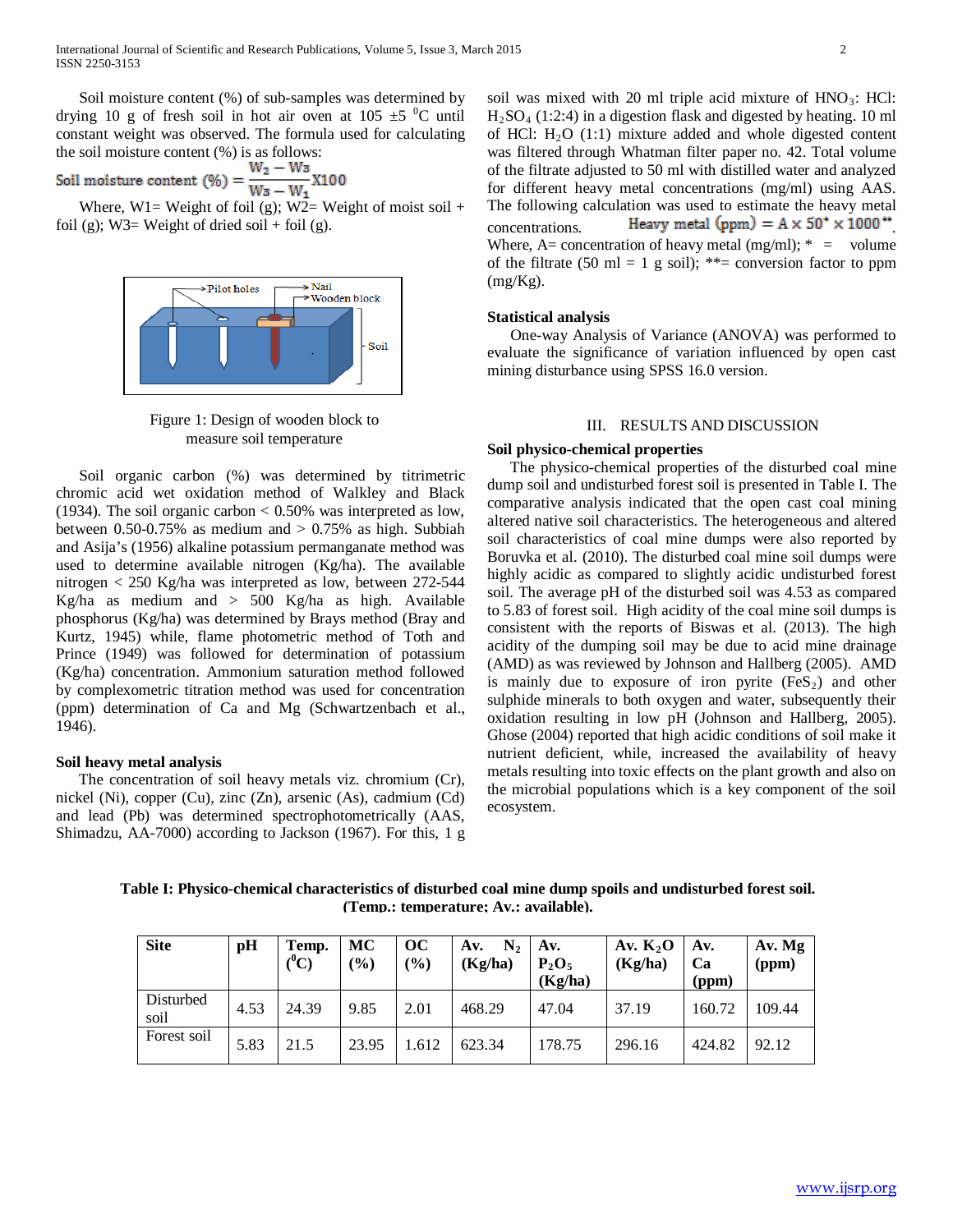The average temperature of disturbed soil was high as compared to forest soil Table I. This may be due to lack of plant cover on the disturbed mine dump soil as was also reported by Javed and Khan (2012). Disturbed soils of Ledo colliery contain less moisture content (9.85 %) compared to undisturbed forest soil (23.95 %). The lack of plant cover, less organic matter and poor soil quality of disturbed site decreased soil water holding capacity and is consistent with the reports of Kumar and Patel (2013).

Soil organic carbon was high  $(> 0.75 \%)$  in both the disturbed and undisturbed soil. Disturbed soil harbored less concentration of N, P and K compared to Forest soil (Table I). This finding is consistent with the reports of Ghose (2004). Similarly, Maharana and Patel (2013) also found low concentration of N and P in the Basundhara open cast coal mine dump soils as compared to undisturbed forest soil. The anionic phosphate forms strong bonds with particles that generate anion exchange capacity. In highly acidic coal mine dump soil, P react with heavy metals and consequently might reduced its bioavailability (Vetterlein et al. 1999). Similarly, nitrification is also slow and simultaneously, low pH plays key role in loss through volatilization. Additionally, reduction of soil microbial population might have some role in reduction of soil N concentration (McKenzie, 2003).

 Calcium concentration of disturbed soil was also found low (160.72 ppm) compared to undisturbed forest soil (424.81 ppm) might be due to excavation and subsequent weathering of Calcium rich rocks. However, concentration of Magnesium was higher in disturbed soil.

**Table II: One-way analysis of variance (ANOVA) showing the influence of site /open cast coal mining on the physico-chemical and heavy metal properties the soil.**

| P-value                       |        |                                 |            |                     |                                                                      |              |              |       |            |                    |       |               |              |     |          |                                              |
|-------------------------------|--------|---------------------------------|------------|---------------------|----------------------------------------------------------------------|--------------|--------------|-------|------------|--------------------|-------|---------------|--------------|-----|----------|----------------------------------------------|
|                               | n<br>Н | Te<br>m                         | M          | OC N                |                                                                      | $\mathbf{P}$ | $\mathbf{K}$ | Ca    | Mg Cr      |                    | $N$ i | $\mathbf{Zn}$ | Pb           | Cu  | Cd       | As                                           |
| <b>Site</b><br>Ledo<br>Forest | 33     | $18^{\rm NS}$<br>$\overline{ }$ | $311^{NS}$ | SN<br>ڡ<br>$\Omega$ | $5^{\rm NS}$<br>$\overline{\phantom{0}}$<br>$\overline{\phantom{0}}$ | 35           | n            | $\Im$ | $789^{NS}$ | $3^{NS}$<br>$\sim$ | 218   | $\mathcal{S}$ | $81^{\circ}$ | 055 | ΧS<br>24 | 83 <sup>NS</sup><br>$\overline{\phantom{0}}$ |

NS: not significant  $(P > 0.05)$ 

*P* values without NS are significant either at *P* < 0.05 or < 0.01

 One-way ANOVA results (Table II) showed that site has highly significant effect on pH, P, K, Ca and also indicates that open cast mining significantly altered key soil properties. Kumar and Patel (2013) reported similar findings from Ib valley coalfields in Odisha.

 The results of heavy metal concentrations of two different categories of soils are presented in Figure 2. The concentrations of seven heavy metals (Cr, Ni, Cu, Zn, As, Cd and Pb) studied were found higher in disturbed soil compared to undisturbed forest soil.

# **Heavy metal concentrations**



Study sites

Figure 2: Heavy metal concentrations (ppm) of undisturbed forest soil and disturbed Ledo colliery dump soil.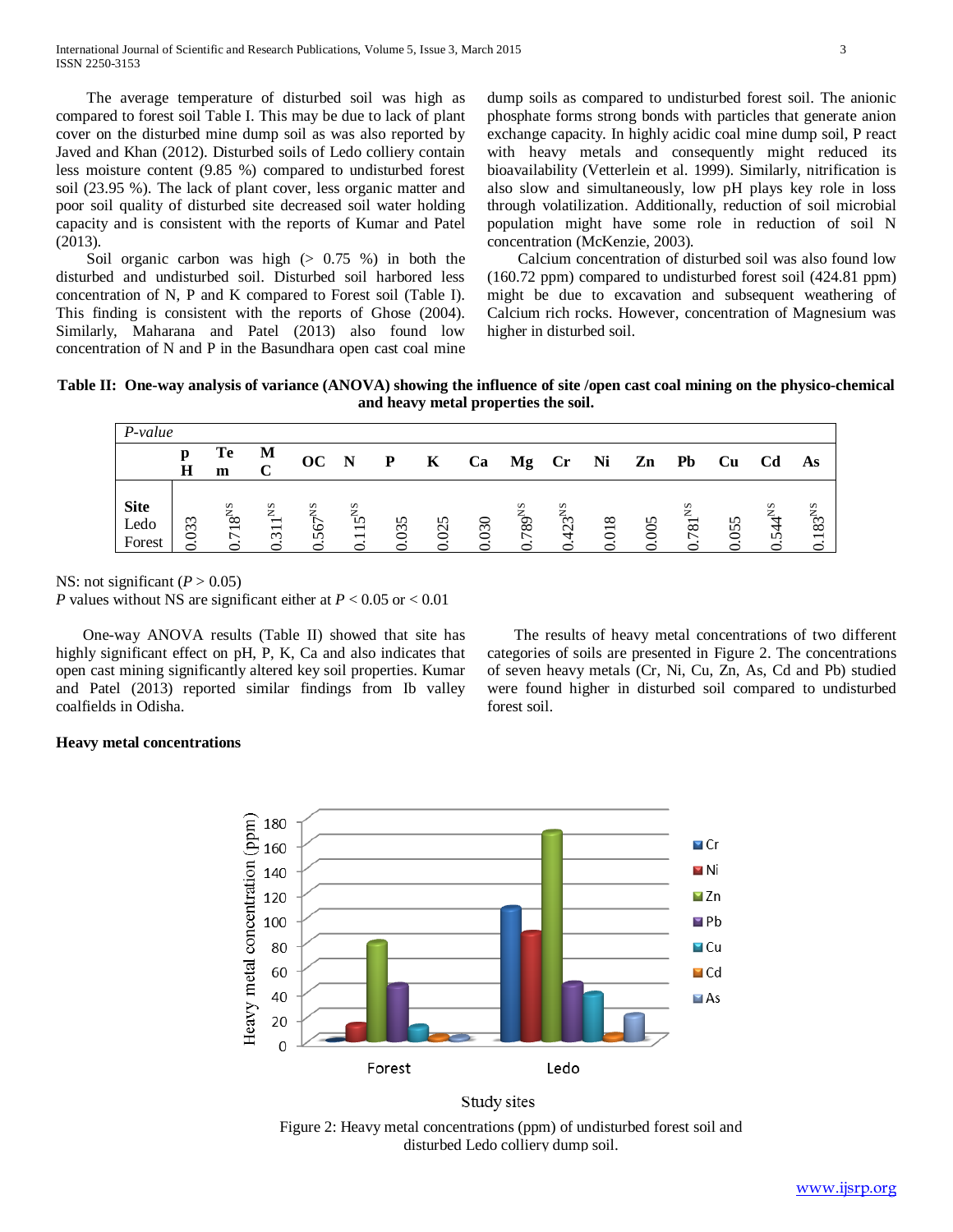Nessa and Azad (2008) reported the increased heavy metal concentrations in spoil soils of Makum coal field. Increased concentration of Cr and Ni were detected in Bhowra open cast coal mine as reported by Masto et al. (2011). One-way ANOVA results (Table 2) showed that Ni, Zn and Cu were significantly influenced by the open cast coal mining. However, statistically no significant variation of Cr, Pb, Cd and As among disturbed and undisturbed sites was observed both at *P*< 0.05 and *P*< 0.01.

### IV. CONCLUSION

 From the above discussion, it can be concluded that unscientific open cast coal mining and poor post mining practices severely altered the native soil properties. The spoil soil became highly acidic and nutrient deficient which is detrimental to the growth and establishments of the plants. Highly acidic condition of the spoil soil increased the bioavailability of the heavy metals. Consequently, soil became toxic and cause mainly oxidative stresses in plants. Simultaneously, it affected negatively the growth and activity of microorganisms which play key role in soil dynamics. Thus open cast mining destroyed the soil structure, increased the soil acidity, made the soil nutrient deficient and increased the heavy metal toxicity.

### ACKNOWLEDGEMENT

 The first author acknowledges University Grants Commission (UGC), New Delhi, India for financially supporting the investigation in the form of Maulana Azad National Fellowship. Thanks are also due to the Colliery Manager, Ledo Colliery, Tinsukia, Assam for his permission and cooperation to collect the samples.

#### **REFERENCES**

- [1] G. Machulla, M. A. Bruns, K. M. Scow, Microbial properties of mine spoil materials in the initial stages of soil development, Soil Science Society of America Journal, Vol. 69, 2005, pp. 1069-1077.
- [2] V. Sheoran, A. S. Sheoran, P. Poonia, Soil reclamation of abandoned mine land by revegetation: A Review, International Journal of Soil, Sediment and Water, Vol. 3(2), 2010.
- [3] N. Nessa, P. Azad, Studies on trace metal levels in soil and water of Tipong, Tirap and Tikak collieries of Makum Coal field, Tinsukia, Assam, Pollution Research, Vol. 27(2), 2008, pp. 237-239.
- [4] V. Sheoran, A. S. Sheoran, N. K.Tholia, Acid Mine Drainage: An overview of Indian Mining Industry, International Journal of Earth Sciences and Engineering, Vol. 4(6), 2011, pp. 1075-1086.
- [5] J. K. Maharana, A. K. Patel, Physico-chemical characterization and mine soil genesis in age series coal mine overburden spoil chronosequence in a dry tropical environment, Phylogenetics & Evolutionary Biology, Vol. 1(1), 2013.
- [6] V. Gorhe, U Paszkowsi, Contribution of Arbuscular Mycorrhizal symbiosis to heavy metal phytoremediation, Planta, Vol. 223, 2006, pp. 1115-1122.
- [7] L. Jarup, Hazards of heavy metal contamination, Br Med Bull, Vol. 68, 2003, pp. 167-182.
- [8] A. Lenart, K. Wolny-Koladka, The effect of heavy metal concentration and soil pH on the abundance of selected microbial groups within ArcelorMittal Poland steel works in Cracow, Bulletin of Environmental Contamination and Toxicology, Vol. 90, 2013, pp. 85-90.
- [9] A. K. Jha, J. S. Singh, Spoil characteristics and vegetation development of an age series of mine spoils in a dry tropical environment, Vegetation, Vol. 97, 1991, pp. 63-76.
- [10] D. Mummey, P. D. Stahl, J. Buyer, Microbial markers as an indicator of ecosystem recovery following mine reclamation, Applied Soil Ecology, Vol. 21, 2002, pp. 251-259.
- [11] E. J. Soulliere, T. J. Toy, Rilling of hillslopes reclaimed before 1977 surface mining law, Dave Johston mine, Wyoming, Earth Surface Processes and Landforms, Vol. 11, 1986, pp. 293-305.
- [12] R. F. Keefer, K. S. Sajwan, Trace elements in coal and coal combustion residues, Advances in Trace Substances Research, CRC Press, USA, 1993.
- [13] A. Walkley, I. A. Black, An examination of the Degtjareff method for determining soil organic matter, and proposed modification of the chromic acid titration method, Soil Science. Vol. 34, 1934, pp. 29-38.
- [14] B. Subbiah, G. L. Asija, A rapid procedure for estimation of available nitrogen in soils, Current Science, Vol. 25(8), 1956.
- [15] R. H. Bray, L. T. Kurtz, Determination of total, organic and available forms of phosphorus in soils, Soil Science, Vol. 59, 1945, pp. 39-45.
- [16] S. J. Toth, A. L. Prince, Estimation of cation exchange capacity and exchangeable calcium, potassium, and sodium contents of soils by flame photometer techniques, Soil Science,Vol. 67, 1949, pp. 439-445.
- [17] G. Schwarzenbach, W. Biederman, F. Bangerter, Komplexone VI. Neueeinfache Tritmermethodenzur Bestimmung der Wasserhart, Helvetica Chimmica Acta, Vol. 29, 1946, pp. 811-818.
- [18] M. L. Jackson, Soil chemical analysis, Prentice Hall of India Pvt. Ltd, New Delhi, 1967.
- [19] L. Boruvka, Effect of covering with natural topsoil as a reclamation measure on mining dumpsites, 19th World Congress of Soil Science, Soil Solutions for a Changing World, 2010, pp. 17-20.
- [20] C. K. Biswas, A. Mukherjee, S. P. Mishra, Physico-chemical properties of overburden dumps of different ages at SonepurBazari Coal mine area, Raniganj, West Bengal (India), The Ecoscan, Vol. 7(1&2), 2013, pp. 57-60.
- [21] D. Barrie Johnson, K. B. Hallberg, Acid mine drainage remediation options: a review, Science of the Total Environment, Vol. 338, 2005, pp. 3-14.
- [22] M. K. Ghose, Effect of opencast mining on soil fertility, Journal of Scientific and Industrial Research,Vol. 63, 2004, pp. 1006-1009.
- [23] A. Javed, I. Khan, Land use/land cover change due to mining activities in Singrauli industrial belt, Madhya Pradesh using remote sensing and GIS, Journal of Environmental Research and Development, Vol. 6(3A), 2012, pp. 834-843.
- [24] D. Vetterlein, C. Bergmann, R. F. Huttl, Phosphorus availability in different types of open cast mine spoil and the potential impact of organic matter application. Plant and soil, Vol. 213, 1999, pp. 189-194.
- [25] R. H. McKenzie, Soil pH and Plant Nutrients, Alberta Agriculture, Food and Rural Development, 2003.
- [26] R. E. Masto, L. C. Ram, J. George, V. A. Selvi, A. K. Sinha, S. K. Verma, T. K. Rout, Priyadarshini, P. Prabal, Impacts of opencast coal mine and mine fire on the trace elements' content of the surrounding soil vis-à-vis human health risk, Toxicological and Environmental Chemistry, Vol. 93(2), 2011, pp. 223-237.

#### AUTHORS

**First Author –** Sufian A. Tapadar, Senior Research Fellow (SRF), Microbial Ecology Laboratory, Department of Botany, Gauhati University, Assam, India, [sufi\\_nature@yahoo.com](mailto:sufi_nature@yahoo.com)

**Second Author –** D. K. Jha, Professor, Microbial Ecology Laboratory, Department of Botany, Gauhati University, Assam, India.

**Correspondence Author –** D. K. Jha, Professor, Microbial Ecology Laboratory, Department of Botany, Gauhati University, Assam, India, [sufi\\_nature@yahoo.com](mailto:sufi_nature@yahoo.com)